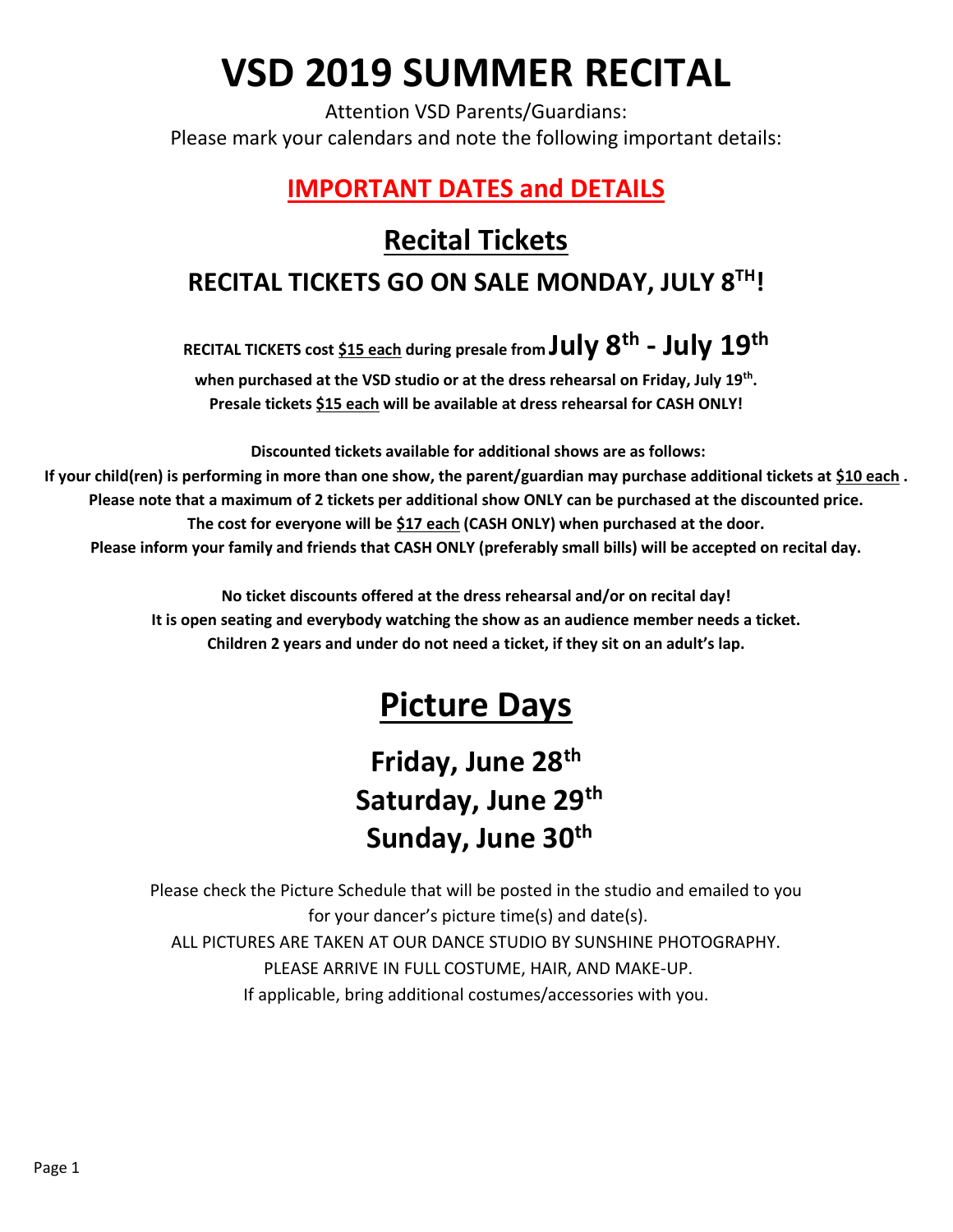### **Dress Rehearsal and Recital Location:**

**Grand Terrace High School 21810 Main Street, Grand Terrace, CA 92313**

### **Dress Rehearsal**

### **Friday, July 19th**

**PLEASE ARRIVE IN YOUR FIRST PERFORMANCE COSTUME/HAIR/MAKE-UP**

The Dress Rehearsal will be held at the **Grand Terrace High School Theater**.

If your dancer(s) is performing in **SHOW 1**, you must arrive at the rehearsal by **12:30pm**. If your dancer(s) is performing in **SHOW 2**, you must arrive at the rehearsal by **2:00pm**. If your dancer(s) is performing in **SHOW 3**, you must arrive at the rehearsal by **3:30pm**. **If your dancer(s) is in multiple shows, they are expected to attend all required rehearsals.**  Please arrive at the **Dress Rehearsal** in your **FIRST PERFORMANCE COSTUME/HAIR/MAKE-UP** and if applicable, **bring additional costume(s) with you**. We will run through the performances as quickly as possible, following the recital show order performances**. Please note that competition performances WILL NOT practice at the dress rehearsal.** After your dancer(s) has rehearsed all of their performances, you are free to go. Please limit the amount of people that you bring to the dress rehearsal. Ideally, the parent/guardian ONLY should bring their dancer to the dress rehearsal.

## **Recital Day Saturday, July 20 th**

#### **PLEASE ARRIVE IN YOUR FIRST PERFORMANCE COSTUME/HAIR/MAKE-UP**

Dancers must arrive at the Grand Terrace High School Theater one hour before their scheduled show time in full costume, hair, and make-up. Bring additional costumes/accessories with you.

Dancers must be dropped off at the theater at their designated call time prior to the show**.**

 **Show 1 dancers must arrive no later than 9:30am**, show time is 10:30am.

**Show 2 dancers must arrive no later than 1:00pm**, show time is 2:00pm.

**Show 3 dancers must arrive no later than 4:30pm**, show time is 5:30pm.

Please follow the signs to the dancer drop-off area. We will direct you to the dancer pick-up area at the end of each show. Snacks will be provided for the dancers backstage, but please make sure that your child eats prior to the show and PLEASE

SEND THEM WITH WATER. If your child is performing in multiple shows or requires more than a snack,

we suggest packing a lunch for them. There isn't much time between shows, but a quick lunch works well.

PLEASE DO NOT SEND YOUR CHILD WITH ANY FOOD CONTAINING PEANUTS!

 **Your child's safety is of the utmost importance to us, and for that reason we WILL NOT release students from the recital until the END of their show, after final bows. At the end of each show, each dancer will receive a trophy for all their hard work, so under no circumstances will any child leave for ANY reason besides an EMERGENCY!**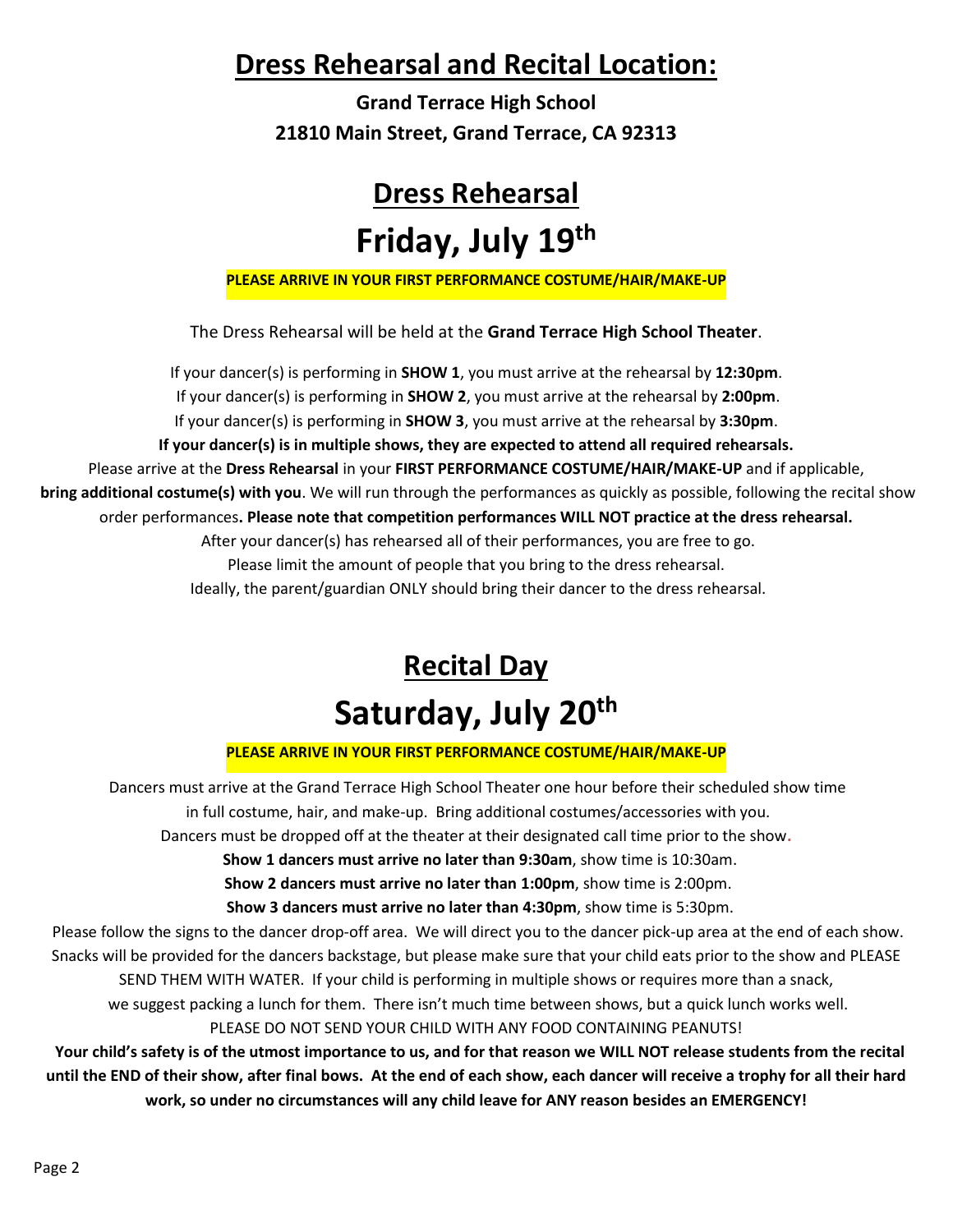#### **OTHER IMPORTANT INFORMATION & DETAILS**

#### **Parking**

Grand Terrace High School does not charge any parking fees. Please park responsibly and obey all school signs posted.

#### **Trophy Fee**

Please Note: A \$7.00 TROPHY FEE per participating child has been posted to your account. Please see the front desk staff to may payment no later than Friday, July 5<sup>th</sup>. Outstanding trophy fees will be charged to the card on file after July 5<sup>th</sup>. The Trophy Fee is not optional!

#### **Pre-Registration**

**Pre-Registration** begins on **MONDAY, JULY 15th** , **and will continue until FRIDAY, JULY 19th** (at dress rehearsal). Of course, you may continue to register for the 2019-2020 session after July 19<sup>th</sup>; however, the discounted annual registration fee of \$10 will return to \$20 after July 19<sup>th</sup>. New student accounts will not be charged an annual registration fee if enrolled in February 2019 or thereafter. Please see the front desk staff for clarification.

The new 2019-20 class schedule will be posted in the studio prior to pre-registration and copies will be available at the front desk. Please view our website [\(www.victoriassimplydancing.com\)](http://www.victoriassimplydancing.com/) for the updated schedule to be posted in July prior to pre-registration.

#### **Backstage Volunteers**

Please see the sign-up sheet at the studio front desk available in MAY 2019! We only need a limited number of backstage volunteers, so please don't delay. Backstage volunteers do not need to purchase a ticket for themselves. They may watch their dancer's performance(s) from stage side, if the area allows for viewing. **There is no side stage viewing for production pieces! Backstage moms may not leave during the show**! Backstage moms are required to oversee all assigned dancers in their group until the show has ended. **MANDATORY meeting for ALL new & returning Backstage volunteers is on THURSDAY, JULY 18th at 7:00pm!**

#### **Flower Orders**

There will be a sign-up sheet at the studio front desk in JULY. Pre-Ordered flowers must be picked up in the Grand Terrace High School Theater lobby on the day of the recital. You may pick up your pre-ordered flowers during intermission or after each show. We will also have additional flowers for sale the day of the show. Supplies are limited! **PACKAGE A:** a single-stemmed rose \$5.00

#### **Super Stars**

#### **Cost: \$2.00 each star**

Write a special message to your dancer(s). The stars will be delivered by the VSD staff to your dancer(s) backstage during the show. Your words of inspiration and love are just what they need before/after their performance. Stars WILL NOT be worn during their performance(s).

**Available for purchase (in the studio) Monday, July 8th – Friday, July 19th (at dress rehearsal – cash only)**